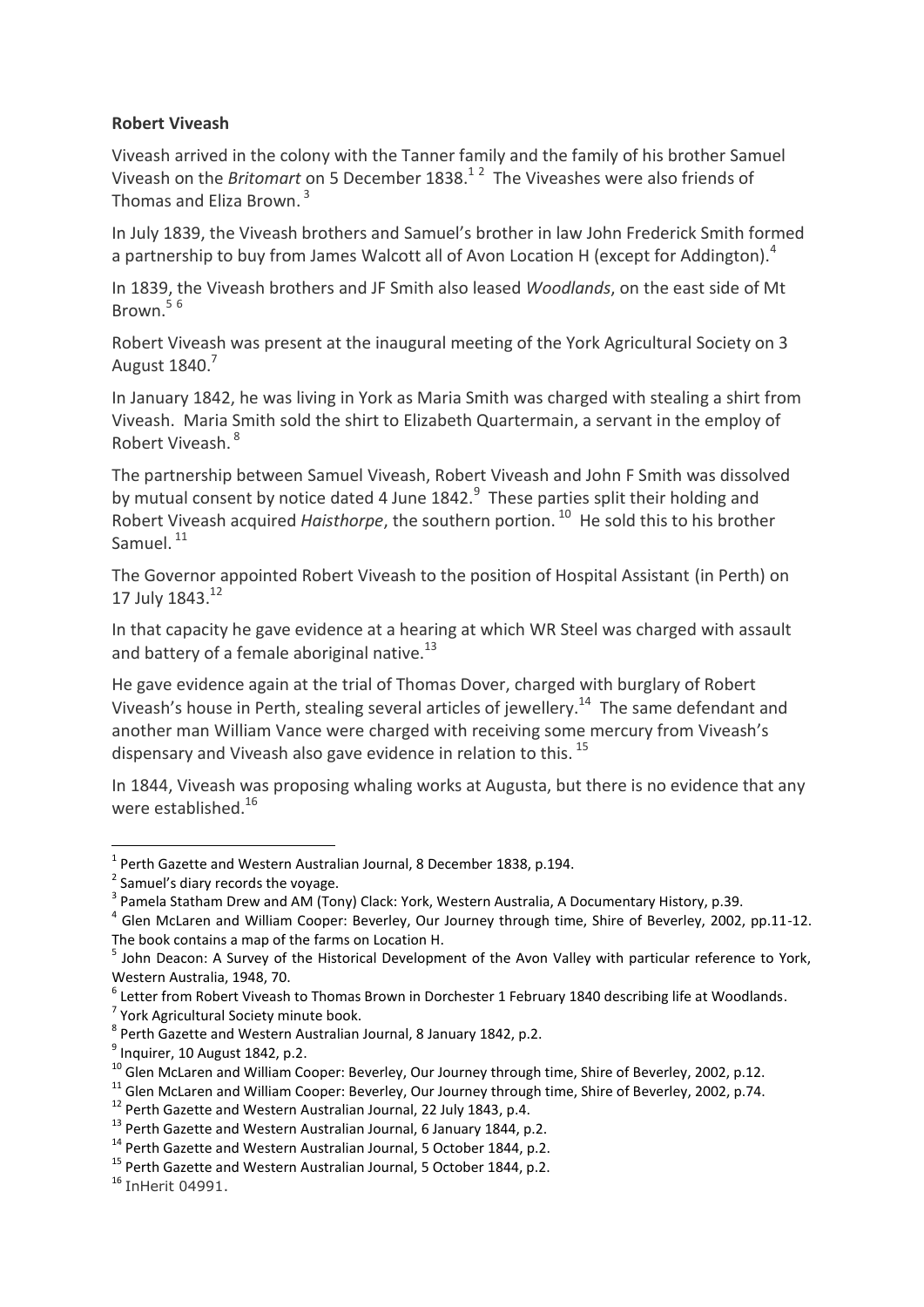On 4 June 1845, Robert Viveash sailed for Augusta aboard the schooner *Alpha*. 17

In December 1848, he advertised a stray colt that had wandered to his property (not named $1.18$ 

In December 1849, he advertised a lost filly (by Yussuf), strayed from *Yogdewine*, and offered a 1 pound reward.<sup>19</sup>

Robert Viveash was appointed medical officer for the ticket-of-leave men at York in August 1851.<sup>20</sup>

As the convicts were at the York Convict Hiring Station, $^{21}$  it was natural that he would live on the right bank of the river. He took a grant of York Town Lot A10<sup>22</sup> in 1852.<sup>23</sup>

He was originally only to visit York occasionally to look after convicts, but came to live in York because

"Mr [Walkinshaw] Cowan was far sighted enough ….to see that an opportunity was presented to improve the situation (of lack of medical expertise) in York. [There was money available from England for convicts and aboriginal care so] He suggested that if Mr Viveash were offered a reasonable salary to provide medical attention for prisoners, sick Aborigines, and the Native Institution, in addition to what he could conceivably receive from private practice, he might be prepared to move to York. This idea the government accepted and as a reward offered the alternative of two rations of 25 pounds per annum."<sup>24</sup>

He took an interest in the York Races and became Secretary pro tem<sup>25</sup> and also treasurer.<sup>26</sup> He also took part in meetings of the York Agricultural Society, supporting the case for female emigrants.<sup>27</sup>

Robert Viveash nearly lost his life crossing the Avon River in 1852 when returning to York from Toodyay.<sup>28</sup>

In January 1854, he gave evidence at the trial of Henry Ball who was charged with stealing three cakes of blacking from him. $^{29}$  He also gave evidence for Bennett in his legal battle with John Henry Monger,<sup>30</sup> and was a witness at the trial of Edward Bishop for murder in

1

 $17$  Inquirer, 4 June 1845, p.2.

<sup>&</sup>lt;sup>18</sup> Perth Gazette and Independent Journal of Politics and News, 9 December 1848, p.2.

 $19$  Inquirer, 12 December 1849, p.1.

 $20$  Inquirer 20 August 1851, p.2.

 $21$  Rica Erickson, Dictionary of Western Australians, p.3154.

<sup>&</sup>lt;sup>22</sup> Now 27 Clifford St.

<sup>&</sup>lt;sup>23</sup> Crown Grant ET 1123.

<sup>&</sup>lt;sup>24</sup> Roger Jennings: Over the Hills: A History of York 1834-1880, p.175.

<sup>&</sup>lt;sup>25</sup> Perth Gazette and Independent Journal of Politics and News 19 September 1851, p.2.

<sup>&</sup>lt;sup>26</sup> Perth Gazette and Independent Journal of Politics and News 14 November 1851, p.2; 14 January 1853, p.2; 13 January 1854, p.2; Inquirer 18 January 1854, p.1.

 $27$  Perth Gazette and Independent Journal of Politics and News 23 January 1852, p.3.

<sup>&</sup>lt;sup>28</sup> Roger Jennings: Over the Hills: A History of York 1834-1880, p.190.

<sup>&</sup>lt;sup>29</sup> Perth Gazette and Independent Journal of Politics and News 6 January 1854, p.2; Inquirer 11 January 1854, p.3.

 $\frac{30}{30}$  Perth Gazette and Independent Journal of Politics and News 11 August 1854, p.2.